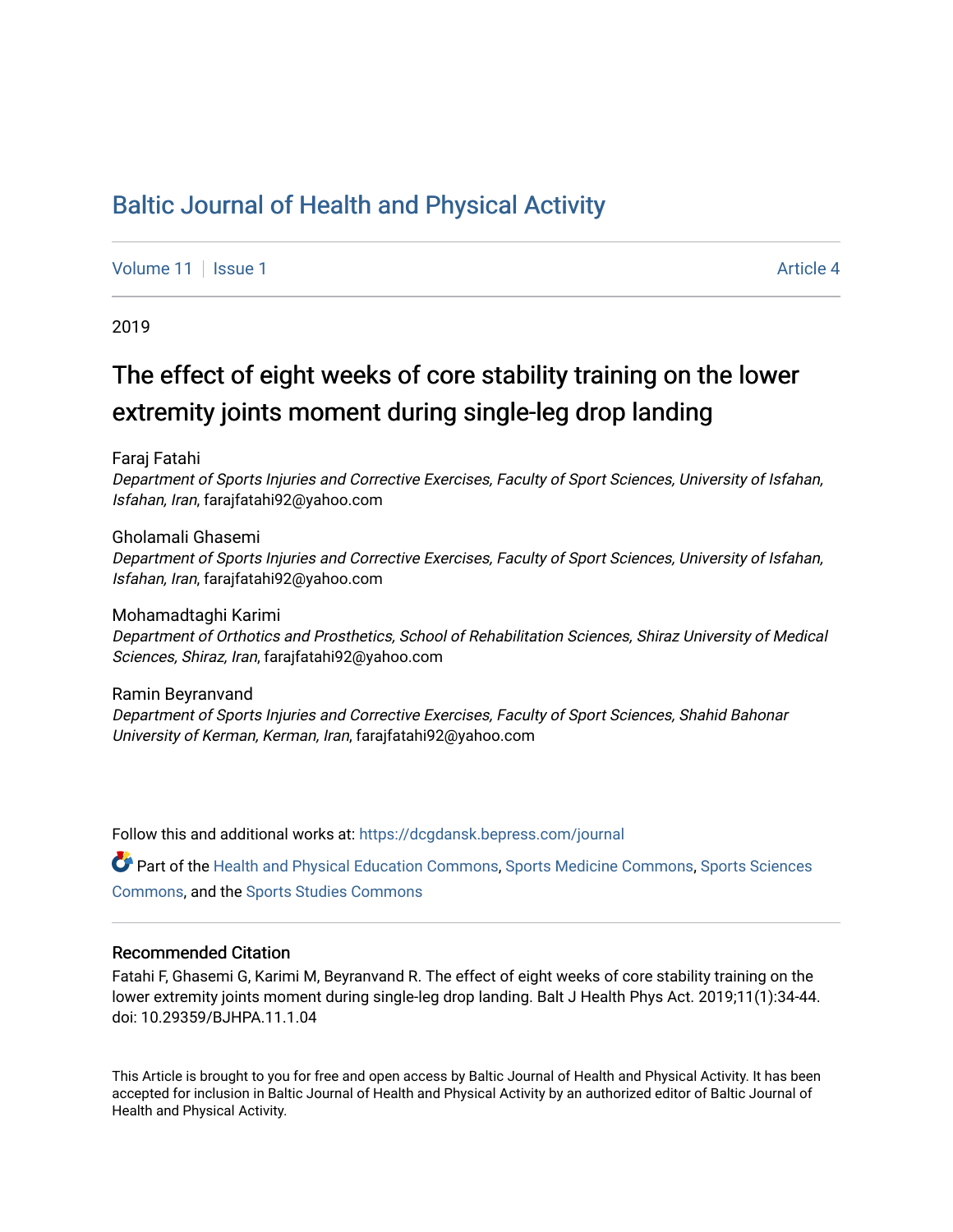**doi: 10.29359/BJHPA.11.1.04**

|                                                                                                                                                                                                                                                   | The effect of eight weeks of core stability<br>training on the lower extremity joints<br>moment during single-leg drop landing                                                                                                                                                                                                                                                                                                                                                                                                                                                                                                                                                                                                                                                                                                                                            |
|---------------------------------------------------------------------------------------------------------------------------------------------------------------------------------------------------------------------------------------------------|---------------------------------------------------------------------------------------------------------------------------------------------------------------------------------------------------------------------------------------------------------------------------------------------------------------------------------------------------------------------------------------------------------------------------------------------------------------------------------------------------------------------------------------------------------------------------------------------------------------------------------------------------------------------------------------------------------------------------------------------------------------------------------------------------------------------------------------------------------------------------|
| <b>Authors' Contribution:</b><br><b>A</b> Study Design<br><b>B</b> Data Collection<br><b>C</b> Statistical Analysis<br><b>D</b> Data Interpretation<br><b>E</b> Manuscript Preparation<br><b>F</b> Literature Search<br><b>G</b> Funds Collection | Faraj Fatahi <sup>1 ABCDEEF</sup> , Gholamali Ghasemi <sup>1 ABCDEEF</sup> , Mohamadtaghi Karimi <sup>2 ABCDEEF</sup> ,<br>Ramin Beyranvand <sup>3 ABCDEEF</sup>                                                                                                                                                                                                                                                                                                                                                                                                                                                                                                                                                                                                                                                                                                          |
|                                                                                                                                                                                                                                                   | <sup>1</sup> Department of Sports Injuries and Corrective Exercises, Faculty of Sport Sciences,<br>University of Isfahan, Isfahan, Iran                                                                                                                                                                                                                                                                                                                                                                                                                                                                                                                                                                                                                                                                                                                                   |
|                                                                                                                                                                                                                                                   | <sup>2</sup> Department of Orthotics and Prosthetics, School of Rehabilitation Sciences, Shiraz<br>University of Medical Sciences, Shiraz, Iran                                                                                                                                                                                                                                                                                                                                                                                                                                                                                                                                                                                                                                                                                                                           |
|                                                                                                                                                                                                                                                   | <sup>3</sup> Department of Sports Injuries and Corrective Exercises, Faculty of Sport Sciences,<br>Shahid Bahonar University of Kerman, Kerman, Iran                                                                                                                                                                                                                                                                                                                                                                                                                                                                                                                                                                                                                                                                                                                      |
| abstract                                                                                                                                                                                                                                          |                                                                                                                                                                                                                                                                                                                                                                                                                                                                                                                                                                                                                                                                                                                                                                                                                                                                           |
| <b>Background:</b>                                                                                                                                                                                                                                | Biomechanical factors are the main mechanism of load applied on the anterior cruciate ligament (ACL).<br>The aim of this study was to evaluate the effect of eight weeks of core stability training on the lower<br>extremity joints moment during a single leg drop landing task.                                                                                                                                                                                                                                                                                                                                                                                                                                                                                                                                                                                        |
| <b>Material and methods:</b>                                                                                                                                                                                                                      | Thirty basketball athletes were randomly assigned into training and control groups. The training group<br>performed core stability training for 8 weeks, but the control group did not perform these exercises.<br>Lower extremity kinetics and kinematics variables during a single leg drop landing test were collected<br>by a motion analysis system and a force plate in a pre- and post-test. Data were analyzed using a mixed<br>repeated measure ANOVA test ( $p \le 0.05$ ).                                                                                                                                                                                                                                                                                                                                                                                     |
| <b>Results:</b>                                                                                                                                                                                                                                   | The results showed there was a significant reduction in the moment of flexion, adduction and rotation<br>of the hip and the moment of the knee and subtalar joint in the training group ( $p < 0.05$ ), while there<br>was no significant reduction in the ankle moment ( $p > 0.05$ ).                                                                                                                                                                                                                                                                                                                                                                                                                                                                                                                                                                                   |
| <b>Conclusions:</b>                                                                                                                                                                                                                               | Core stability training that was used in this study can reduce the forces exerted on the lower extremity<br>joints during single leg drop landing. So, this study provides evidence that core stability training reduces<br>lower extremity joints moment and may reduce the risk of ACL injury in athletes.                                                                                                                                                                                                                                                                                                                                                                                                                                                                                                                                                              |
| Key words:                                                                                                                                                                                                                                        | core stability, lower extremity, joint moment, ACL injury, single leg drop landing.                                                                                                                                                                                                                                                                                                                                                                                                                                                                                                                                                                                                                                                                                                                                                                                       |
| article details                                                                                                                                                                                                                                   |                                                                                                                                                                                                                                                                                                                                                                                                                                                                                                                                                                                                                                                                                                                                                                                                                                                                           |
|                                                                                                                                                                                                                                                   | Article statistics: Word count: 3,717; Tables: 3; Figures: 0; References: 64<br>Received: October 2017; Accepted: October 2018; Published: March 2019                                                                                                                                                                                                                                                                                                                                                                                                                                                                                                                                                                                                                                                                                                                     |
|                                                                                                                                                                                                                                                   | <b>Full-text PDF:</b> http://www.balticsportscience.com                                                                                                                                                                                                                                                                                                                                                                                                                                                                                                                                                                                                                                                                                                                                                                                                                   |
|                                                                                                                                                                                                                                                   | <b>Copyright</b> © Gdansk University of Physical Education and Sport, Poland                                                                                                                                                                                                                                                                                                                                                                                                                                                                                                                                                                                                                                                                                                                                                                                              |
|                                                                                                                                                                                                                                                   | Indexation: Celdes, Clarivate Analytics Emerging Sources Citation Index (ESCI), CNKI Scholar (China National Knowledge<br>Infrastructure), CNPIEC, De Gruyter - IBR (International Bibliography of Reviews of Scholarly Literature in<br>the Humanities and Social Sciences), De Gruyter - IBZ (International Bibliography of Periodical Literature in<br>the Humanities and Social Sciences), DOAJ, EBSCO - Central & Eastern European Academic Source, EBSCO -<br>SPORTDiscus, EBSCO Discovery Service, Google Scholar, Index Copernicus, J-Gate, Naviga (Softweco, Primo<br>Central (ExLibris), ProQuest - Family Health, ProQuest - Health & Medical Complete, ProQuest - Illustrata: Health<br>Sciences, ProQuest - Nursing & Allied Health Source, Summon (Serials Solutions/ProQuest, TDOne (TDNet),<br>Ulrich's Periodicals Directory/ulrichsweb, WorldCat (OCLC) |
| <b>Funding:</b>                                                                                                                                                                                                                                   | This research received no specific grant from any funding agency in the public, commercial, or not-for-profit sectors.                                                                                                                                                                                                                                                                                                                                                                                                                                                                                                                                                                                                                                                                                                                                                    |

**Conflict of interests:** Authors have declared that no competing interest exists.

**Corresponding author:** Faraj Fatahi, Department of Sports Injuries and Corrective Exercises, University of Isfahan, Darvazeh Shiraz Square, Isfahan (Iran); Phone number: +98 9163188344; E-mail: farajfatahi92@yahoo.com.

**Open Access License:** This is an open access article distributed under the terms of the Creative Commons Attribution-Non-commercial 4.0 International (http://creativecommons.org/licenses/by-nc/4.0/), which permits use, distribution, and reproduction in any medium, provided the original work is properly cited, the use is non-commercial and is otherwise in compliance with the license.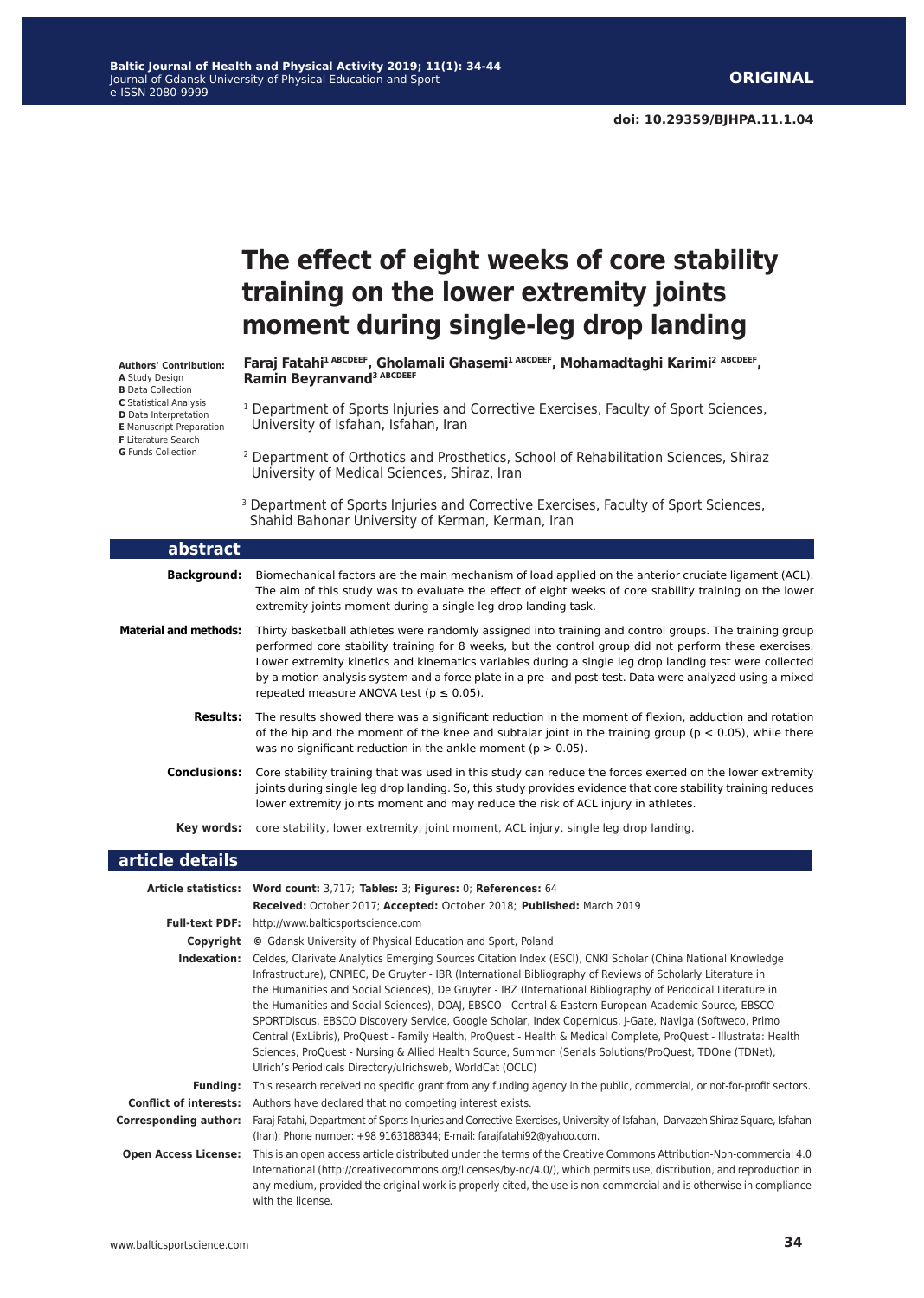## **introduction**

Anterior cruciate ligament (ACL) injury has been considered as one of the most common knee ligament injuries not only in athletes but also in active non-professionals [1]. ACL injury causes long-term disability and high costs [2]. This injury greatly threatens children and adolescents [3]. Athletes who participate in jumping, cutting and rotating sports, such as basketball and volleyball, are often 4 to 6 times more at the risk of ACL injury [4]. At least 70% of ACL injuries are non-contact [3]. Evidence suggests that lower extremity condition during high risk activities, such as running, cutting, rotating or landing maneuvers, may be predisposing factors for tearing the anterior cruciate ligament [5, 6]. It is believed that the condition of the lower extremity that directly affects ACL loading plays a significant role in increasing the risk of ACL injury. Most non-contact ACL injuries occur during sport activities involving single leg drop landing [7]. Several theories have been presented to explain the mechanisms of the ACL injury. These theories include external and internal variables [8]. There are also outer factors, such as knee braces and athlete's shoes [9]. A number of studies have focused on anatomical and anthropometric values, such as thigh length [10], articular lameness [11], and the width of the intercondylar fossa of femur [12]. Anatomical factors include increased Q angle, size and shape of the femoral intercondylar fossa, and severe foot inflammation. Biomechanical factors include muscle activation patterns and changes in articular angles and imposed forces on the lower extremity [9, 13], which shows that biomechanical and neuromuscular patterns are moderately responsive to the training program [14, 15].

In an overview of non-contact ACL injury mechanisms, researchers found that multi-axial forces (sagittal, frontal, and transverse) on the knee are the main mechanism of the ACL injury [16]. The combination of these forces often occurs during sports movements, including acceleration, redirection and jump-landing. It is believed that the biomechanical and neuromuscular factors of the trunk and lower extremity during these movements are the most likely causes of the high rate of ACL injury in athletes [17]. Some researchers have reported that descent from jump is one of the most important mechanisms of ACL injury in basketball and volleyball players [18, 19]. Evidence suggests that many risk factors can be corrected with interventional training and can improve athletic performance [20, 21]. One of the factors that have recently been used as an intervention to prevent ACL injury is the core stability exercises. There is a close kinetic relationship between the movements of the proximal part of the lower limbs and the knee. Therefore, changes in the kinematics of the proximal region and their muscle activity patterns may affect the forces on the lower limb joints.

While the core muscles do not act directly on the knee joint, their activity can have an effect on the lower extremities alignment and the load bearing capacity of the knee. Evidence shows that core muscle training is effective in reducing ground reaction forces. Araujo et al. [22] argued that the exercise of core muscles reduces the vertical reaction force and improves kinetics and may reduce the risk of lower limb injury in female athletes [22]. Dynamic stability of the trunk and a lower extremity is based on the neuromuscular control of the lumbar-pelvic-hip complex. This complex includes the trunk, the pelvis and the hip joint as well as muscles covering the joints [23–25]. Core muscles training improves the stability and endurance capacity of the core muscles [26–28], which could explain performance improvement and also the forces acting on the body during endurance activities [29].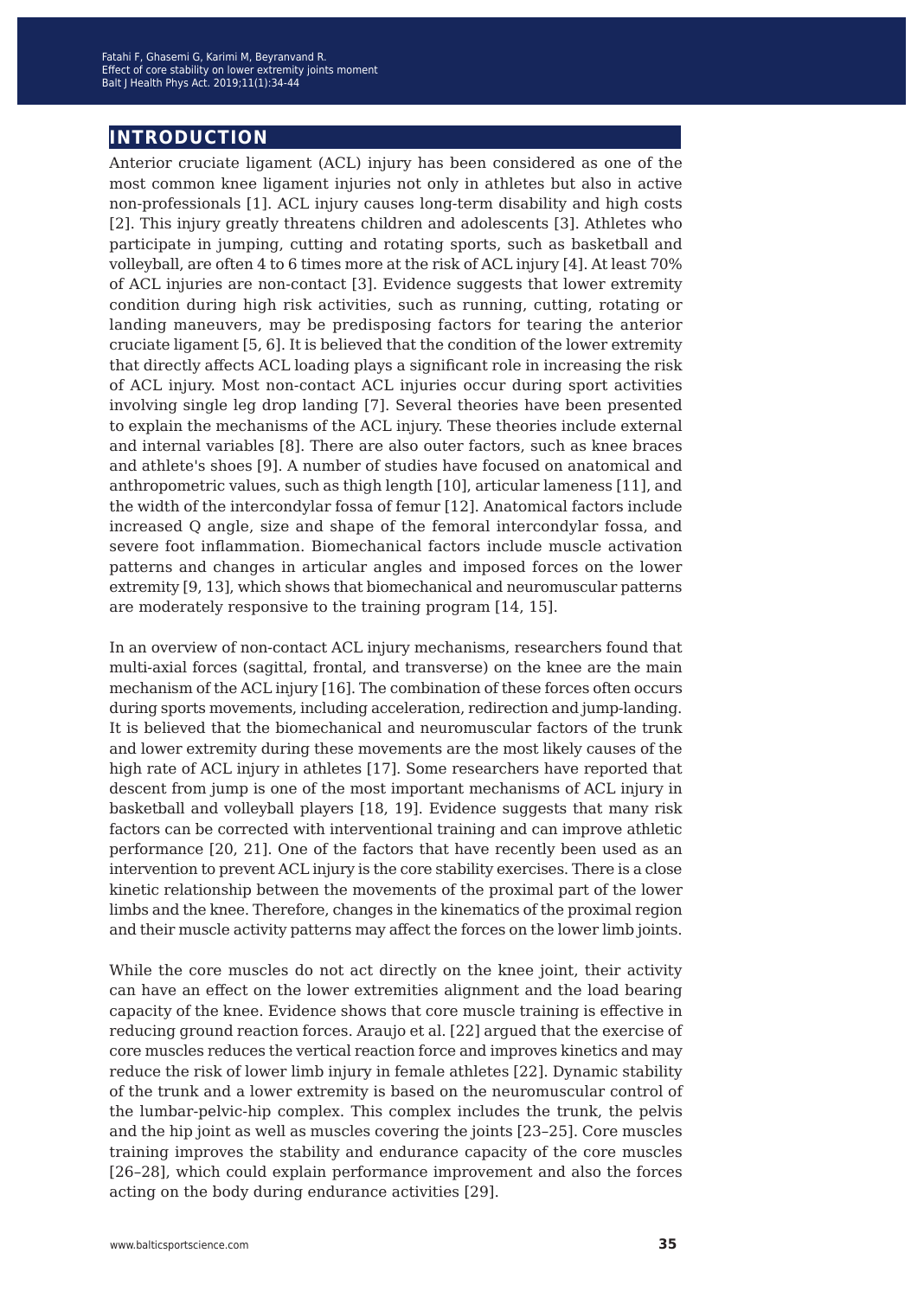During activities which require the body to withstand its weight, muscles are largely responsible for the ability of the body to absorb shock and reduce the force on the body when it comes to contacting with the ground [30]. Increasing the amount of force on the joints indicates the body's ability to absorb shock and is an indicator of excessive pressure on the body in a short time. The shock resulting from the onset of a jump is absorbed by the musculoskeletal system; however, when the external body loads are too high to be absorbed by the body, the risk of injury increases [31]. Therefore, recognizing the factors that affect the body's ability to absorb these forces may be effective in preventing lower extremity injury and improving athletes' biomechanical performance [30]. One of the muscle roles is reduction of the forces imposed on the body [32]. Thus, it can be assumed that strong muscles effectively contribute to the prediction and absorption of shock, and hence, they can better reduce the amount of charge imposed on the body compare to weak muscles [32]. Greater strength of the muscles and the prediction of impact during the landing can increase the internal torque on the joints and thereby absorb the forces of the body. From this perspective, a detailed torque analysis is very important in the study of body movements and in preventing lower limb injury.

Understanding whether the implementation of core exercises can reduce the moment of lower extremity joints during single leg drop landing is quite essential in preventing the injury. According to the researcher's study, no study could be found that evaluated the effect of eight-week core stability training on the lower extremity joints. Therefore, the aim of this study was to determine whether intervention of eight-week core muscle training could reduce the torque of lower extremity joints during landing.

## **material and methods**

### **participants**

This study is a quasi-experiment with pre–post testing design and selective sampling. Based on previous studies and due to the fact that in quasi experiment studies usually 20 or 30 samples are used [29], 30 professional basketball players were recruited for this study. Subjects were randomly divided into a training group ( $n = 15$ ) and a control group ( $n = 15$ ). All 30 athletes were enrolled voluntarily and before entering the study, the test and training protocols were explained to the subjects, and they all signed the consent form. Ethical approval for this study has been granted by the ethics committee of Musculoskeletal Research Center of Isfahan University of Medical Science. The selection criteria were: free of any musculoskeletal disorders such as neuromuscular disorder, previous ankle sprain, pes planus, and pes cavus. Lower extremities injuries were defined as injuries which lead to the absence of more than one day of physical activities [33]. All tests were conducted in Musculoskeletal Disorders Research Center of Isfahan University of Medical Sciences.

### **data collection instruments**

Triaxial Force Plate (Kistler Model,  $5 \times 60 \times 50$  cm, made in Switzerland) was used to measure the initial contact of the foot on the ground and the kinetic data. The initial contact of the foot on the ground is defined as the moment in which the vertical reaction force becomes more than 30 N [34]. The information regarding ground reaction forces was recorded with a sampling frequency of 1000 Hz. Also, the motion analysis system (Qualysis motion capture systems,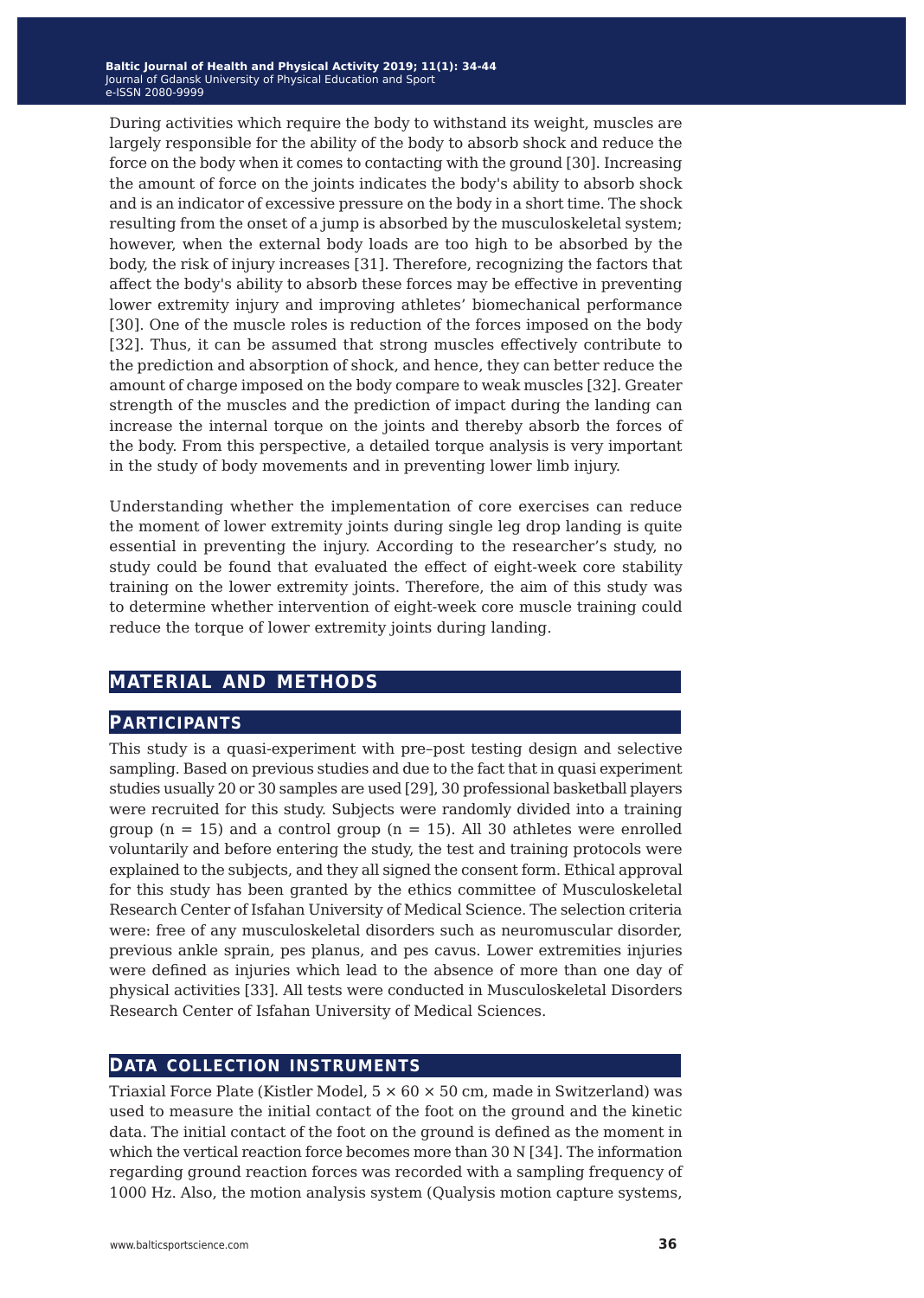Sweden 2.7 "build 771") was used to measure the kinematic data at 200 Hz [35]. Finally, the forces were normalized to be unbiased based on the subjects' weights and then the lower extremity joint kinetics and kinematics were calculated using OpenSim (v.3.0.2, Stanford University) software.

#### **procedure**

After some orientations, the subjects were invited to the laboratory for evaluation of the pre-intervention (first week) landing performance and measuring the body height and weight. Eight weeks later, the same procedure was repeated after completing the intervention. 34 reflecting skin markers with 4 mm diameter were placed on two sides of the body based on the Visual 3D marker set [36] over the first and the fifth metatarsal, the medial and lateral malleolus, the heel, the lateral and medial epicondyle, the great trochanter, the anterior and posterior superior iliac spine (ASIS and PSIS, respectively), the iliac crest, the sacrum, the wrist, the elbow joint, the acromioclavicular joint (AC), the sternum, C7 and on the vertex of the head. Also, four rigid plastic clusters containing three markers on each cluster were placed on the shin and thigh to trace the segmental movements, which was adapted from kinetic and kinematic studies [37]. The 3D position of each marker was recorded using a 7-camera optoelectronic motion capture system (Proreflex, Qualysis, Savedalen, Sweden). Data were filtered by using a low-pass filter (fourth-order zero-lag Butterworth filter) with the cut-off frequency of 6 Hz.

After standard warm-up, subjects performed 3 tests of landing from a wooden box with a height of 40 cm. The box was put on the ground, 10 cm in front of the force plate. The participant stood in a balanced position close to the edge of the box in a way that the dominant leg be placed in suspension (heel in contact with the edge of the box). This situation limits the horizontal movement of the body with the control of center of gravity. For each landing, the subjects received an oral countdown and were taught to land directly on the force plate while keeping their hands on the outer side of the hips to remove any change that is attributed to the hand. Subjects were asked to perform one landing from a 40-cm high box to the force platform with single leg [34]. Each landing task was performed 3 times, and there was 1 minute of rest between each jump in order to eliminate neuromuscular fatigue [38].

Kinetic and kinematic data was saved simultaneously on a computer. Tests taken from the participants were converted to a 3D file using Qualisys Track Manager (Qualysis motion capture systems, Sweden 2.7 [build 771]) and then an output file was taken from using Mokka as an ASCI file (3D Motion kinematic and kinetic analyzer, version 0.6.2) in order to determine ground reaction forces. Next, the mean data from 3 successful landings was used to calculate variables.

To calculate the lower extremity joints moment, the inverse dynamics method was used in OpenSim (v.3.0.2, Stanford University) software.

#### **exercise program**

The training protocol included 8 weeks' (3 sessions a week with each session of 25–50 minutes) core stability training under the supervision of researchers for the training group and ordinary training for the control group. In this study, the training protocol of Willardson et al. and Araujo et al. [22, 39] were employed.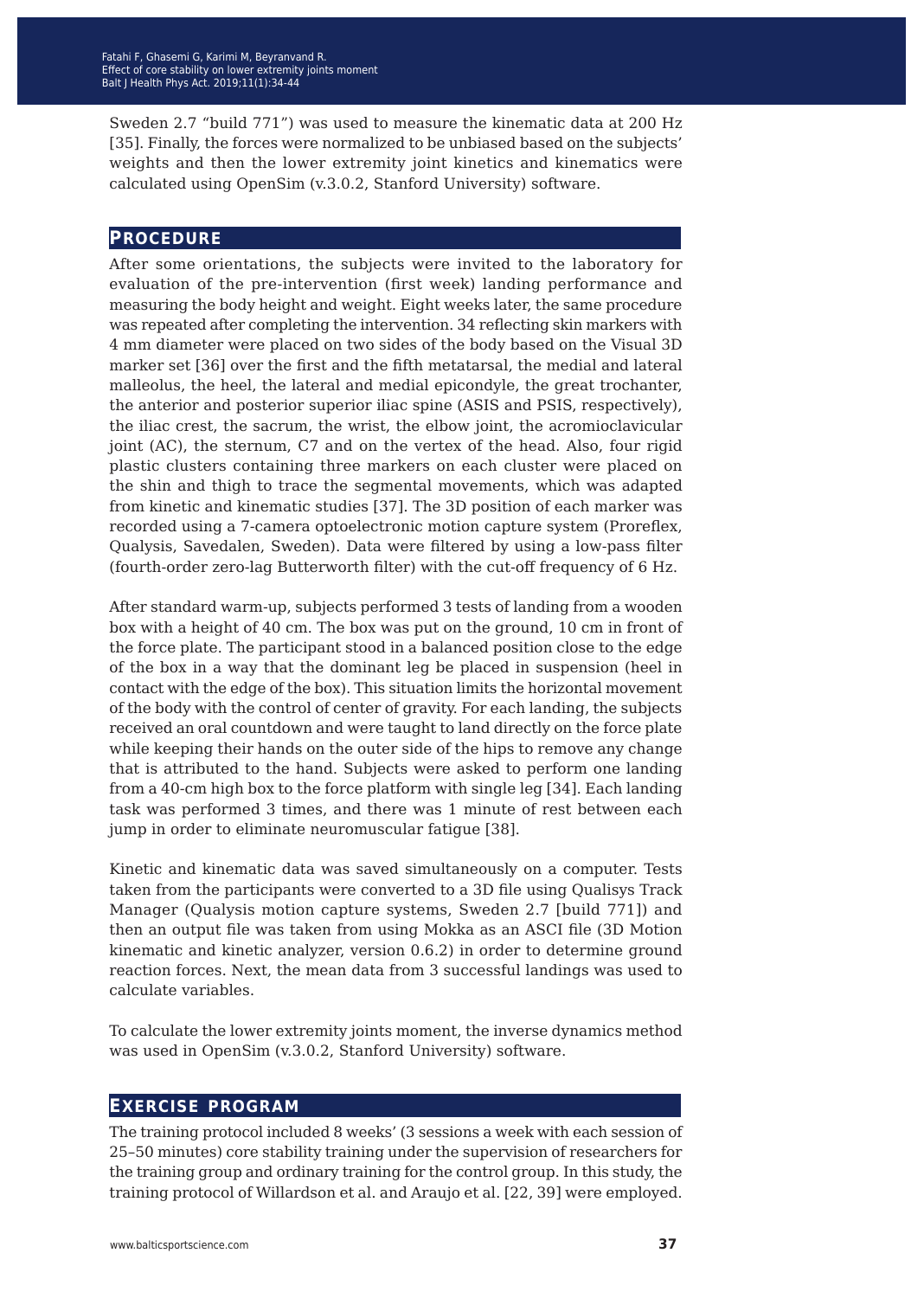The experimental and control groups were allowed to carry out their normal activities. All training sessions were supervised by the researcher who attended all practice sessions to ensure that the subjects were performing the exercises correctly. Each subject participated in three training sessions every week. The subjects of the experimental group had to attend at least 21 sessions out of 24 training sessions and they were not allowed to be absent for 3 consecutive training sessions; otherwise, they were excluded from the study. At the beginning of each training session, general warm-up exercises (including jogging, warm-up exercises for upper extremities, the body, and lower extremities) were conducted for 5 minutes. Training intervention activities are presented in Table 1.

|                                 | Weeks 1 and 2        | Weeks 3 and 4           | Weeks 5 and 6        | Weeks 7 and 8        |
|---------------------------------|----------------------|-------------------------|----------------------|----------------------|
| Plank                           | Holding 3×30 seconds | Holding 3×45 seconds    | Holding 3×45 seconds | Holding 3×45 seconds |
| Medicine ball overhead throw    | 3×20 repetitions     | $3\times30$ repetitions | 3×45 repetitions     | 3×45 repetitions     |
| Supine bridge                   | Holding 3×30 seconds | Holding 3×45 seconds    | Holding 3×45 seconds | Holding 3×45 seconds |
| Abdominal crunch                | 3×20 repetitions     | 3×30 repetitions        | 3×45 repetitions     | 3×45 repetitions     |
| Medicine ball pullover pass     | 3×20 repetitions     | 3×30 repetitions        | 3×45 repetitions     | 3×45 repetitions     |
| Medicine ball underhand throw   | 3×20 repetitions     | 3×30 repetitions        | 3×45 repetitions     | 3×45 repetitions     |
| Medicine ball seated chest pass | 3×20 repetitions     | 3×30 repetitions        | 3×45 repetitions     | 3×45 repetitions     |
| Medicine ball rotation throw    | 3×20 repetitions     | 3×30 repetitions        | 3×45 repetitions     | 3×45 repetitions     |
| Split leg scissors              | 3×20 repetitions     | 3×30 repetitions        | 3×45 repetitions     | 3×45 repetitions     |

Table 1. Structure of the eight-week training program

### **statistical analysis**

The whole data were statistically analyzed using SPSS v22.0. For data distribution analysis the Shapiro-Wilk test was used. Moreover, the mixed repeated measure ANOVA test was employed to compare the main variables of the study. Assessment assumption was done with 95 percent significance and  $p \le 0.05$ .

### **results**

Demographical variables obtained from 30 professional basketball players are presented in Table 2.

|             | Training group   | Control group    | р    |
|-------------|------------------|------------------|------|
| Age (year)  | $16.6 \pm 0.9$   | $16.8 \pm 0.7$   | 0.79 |
| Height (cm) | $185.25 \pm 3.4$ | $186.45 \pm 4.3$ | 0.48 |
| Weight (kg) | $69.5 \pm 6.3$   | $70.2 \pm 5.3$   | 0.43 |

Table 2. Subject characteristics (Mean ±SD)

The results of mixed repeated measure ANOVA test are presented in Table 3; these results indicated that after 8 weeks of core stability training there was a significant effect of time (before intervention and after intervention) in the moment of flexion, adduction and rotation of the hip joint and also in the knee and subtalar moment ( $p < 0.05$ ). However, the results of mixed ANOVA test on the ankle torque variable showed that the within-group effects were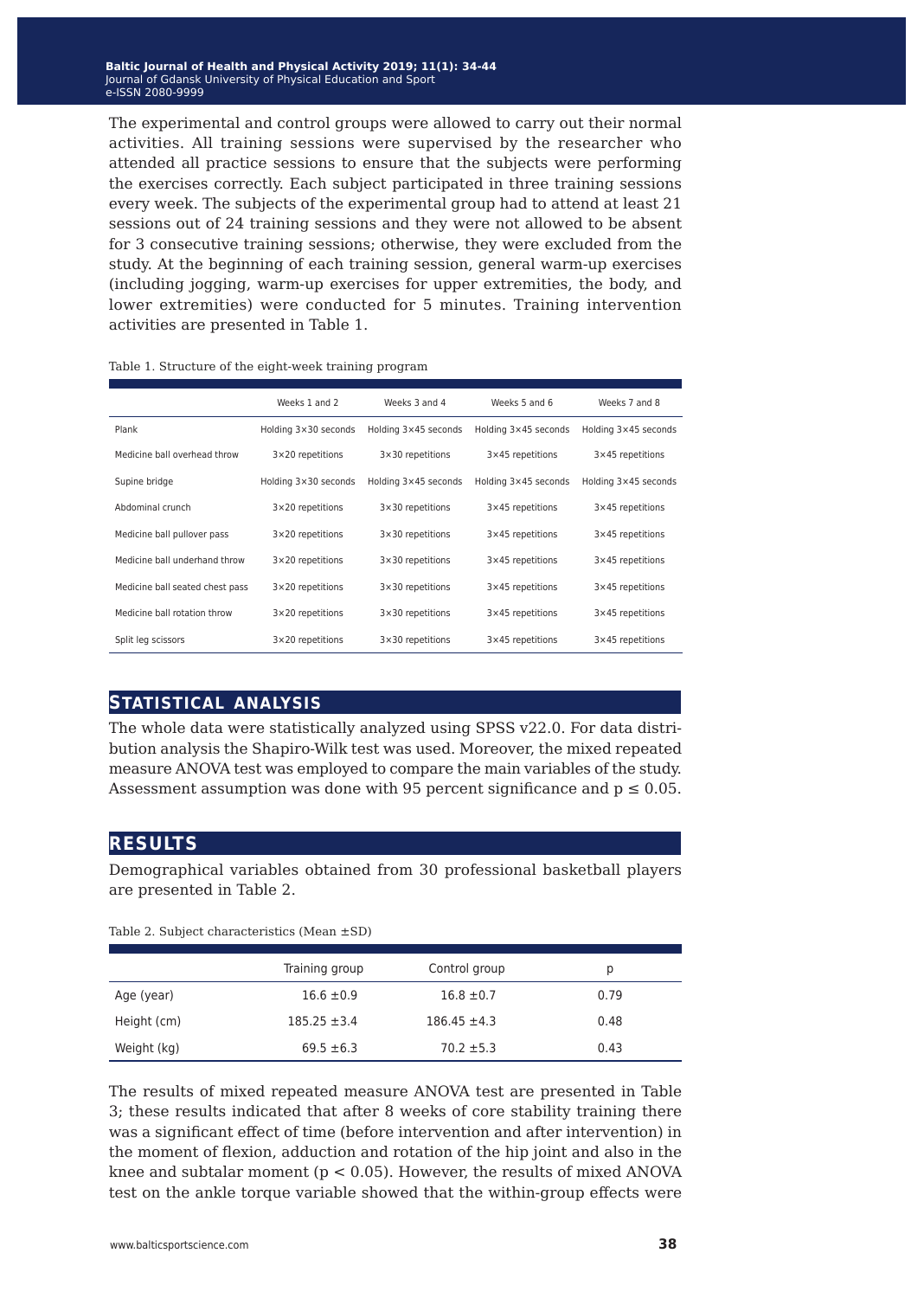not significant ( $F = 2.8$ ,  $p = 0.10$ ). In addition, the results showed that there was a significant difference between the two groups for hip flexion, hip rotation, ankle and subtalar moment ( $p < 0.05$ ); while the between-group effects for the hip adduction and knee torque variable were not significant ( $F = 0.19$ ,  $p = 0.660 \& F = 0.001$ ,  $p = 0.980$ . The results of the test also showed that there was a significant interactive effect of time and group in all lower limb joints except for the ankle torque ( $p < 0.05$ ). This means that the lower limb joints of the subjects have significantly changed under the influence of core stability training. These results are presented in Table 3.

Table 3. ANOVA with repeated measure lower extremity joints moment for each group before and after training time (mean ±SD)

| Variable                   |          | Training group   | Control group    | Within group | Between<br>group | Interaction |
|----------------------------|----------|------------------|------------------|--------------|------------------|-------------|
| Hip flexion<br>(Nm/kg.m)   | Pre-test | $49.2 \pm 12.8$  | $49.2 \pm 12.8$  | $p = 0.001$  | $p = 0.010$      | $p = 0.001$ |
|                            | Pro-test | $28.6 \pm 10.3$  | $50.4 \pm 9.0$   |              |                  |             |
| Hip adduction<br>(Nm/kg.m) | Pre-test | $40.6 \pm 13.0$  | $41.1 \pm 8.8$   | $p = 0.002$  |                  | $p = 0.002$ |
|                            | Pro-test | $24.4 \pm 9.4$   | $42.1 \pm 8.7$   |              | $p = 0.660$      |             |
| Hip rotation<br>(Nm/kg.m)  | Pre-test | $40.6 \pm 7.6$   | $46.0 \pm 7.4$   | $p = 0.006$  |                  |             |
|                            | Pro-test | $30.2 \pm 9.0$   | $44.8 \pm 7.2$   |              | $p = 0.001$      | $p = 0.020$ |
| Knee (Nm/<br>kg.m)         | Pre-test | $153.8 \pm 37.9$ | $141.6 \pm 38.0$ |              | $p = 0.980$      | $p = 0.001$ |
|                            | Pro-test | $108.8 + 21.6$   | $141.5 \pm 37.9$ | $p = 0.001$  |                  |             |
| Ankle (Nm/<br>kg.m)        | Pre-test | $2.8 \pm 1.1$    | $3.6 \pm 1.9$    |              | $p = 0.045$      | $p = 0.690$ |
|                            | Pro-test | $2.3 \pm 0.8$    | $2.9 \pm 1.0$    | $p = 0.100$  |                  |             |
| Subtalar (Nm/<br>kg.m)     | Pre-test | $40.6 \pm 10.4$  | $40.4 \pm 8.0$   |              | $p = 0.040$      | $p = 0.004$ |
|                            | Pro-test | $29.1 \pm 5.0$   | $48.9 \pm 11.4$  | $p = 0.001$  |                  |             |

## **discussion**

The results of this study showed the 8 weeks of core stability training affect the torque of lower extremity joints during the single leg drop landing task. These results indicated that after 8 weeks of training, there was a significant change in flexion, adduction and rotation torque of the hip, and also in the knee and subtalar torque between pre-test and post-test (p < 0.05). However, there was no significant difference in ankle torque after 8 weeks of training  $(p > 0.05)$ . In this study, an appropriate dynamic model was developed to examine some of the kinetic parameters of lower extremity joints during the single leg drop landing task. The ability of the muscles to produce more internal torque during landing will result in a greater ability to absorb shock during landing and thus reduce the reaction force to the joints [40]. Opensim software was deployed to examine the joint torque. Opensim is biomechanical analysis software that can predict joint external loads and muscle contact loads [41]. Detailed contact loads show more accurately the incidence of soft tissues and consequently the risk of injury [42]. In the first step in the investigation of detailed contact loads, the researcher assumed that the opensim software was able to predict external torques of the joints. It has been shown that opensim software modeling is a suitable method for calculating the joint torque [43]. In this study, the external torque was calculated, which is due to the forces exerted on the body. To calculate the external torque, the inverse dynamics method and the dynamic musculoskeletal model were used to calculate the torque of the joints. Using the inverse dynamic of net force, all forces and torques were calculated for different joints. Direct measurements of forces in motor activity, such as jump-landing, are almost impossible.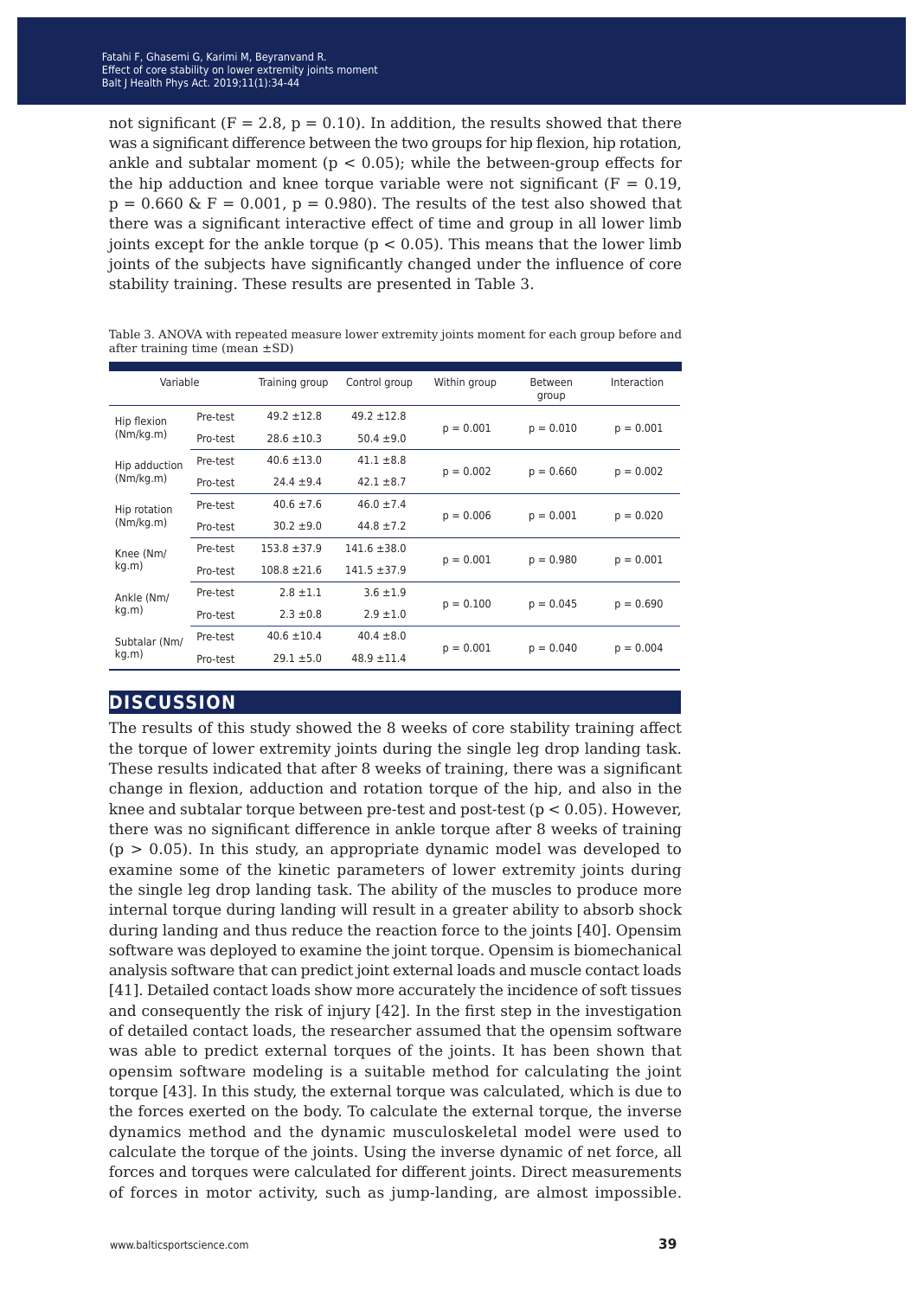On the other hand, the force estimation is a necessity to quantify the forces that cause movements. In this study, the forces imposed on the lower limbs joints during the jump-landing motion were quantified by the inverse dynamics method. Earlier, researchers such as Nunome et al. [40], and Dorge et al. [44] calculated the torque in the joints using a dynamic model; they investigated the torque during a football shoot. In this study, they examined the torque of the lower limb joints using a reverse dynamic model during a jump.

The production of muscular energy causes positive internal momentum around the lower limb joints in most movements [44]. The positive moments of force in these joints indicate that the muscles attempt to open the hip and knee joint and bring the ankle joint to the plantar flexion. Just a little before touching the ground, it is possible to observe a negative muscular momentum [45]. This muscular torque is likely to act as a preventative mechanism of injury, but external forces on the joints produce external torque in the body. In the present study, the external torque of the knee joint was larger than the torque of the other joints in both of the pre-test and post-test, which seems logical, since during the practice of landing, the knee-opening muscles struggle to strengthen the knee joint. On the other hand, the knee joint is the largest joint in the body. Therefore, greater force and torque are needed to move it, especially in dynamic movements, such as landing jumps. The ankle joint torque was the lowest, probably because the ankle joint had high bone strength and did not require much muscle effort. On the other hand, compared with the knee joint, it supports fewer muscles, and it is normal that less internal torque is created on this joint. Studies have shown that defect in neuromuscular control during dynamic movements is considered as the main cause of ACL injury [46]. Extreme knee loads, especially increased knee abduction moments, predict ACL injury in athletes with high sensitivity and specificity. Pre-season screening for athletes and follow-up of ACL injuries proves that athletes who had ACL injuries had a greater incidence of 8-degree valgus loss than healthy subjects [5]. The displacement of the frontal plane of the trunk [47] as well as the reduced proprioception of the core [48] both predict an initial ACL injury in athletes [5]. A defect in the neuromuscular control of the trunk during landing and cutting may result in non-control of the trunk in the lateral movement; this defect may include movement and torque of knee abduction through mechanical and neuromuscular mechanisms [5].

The joint torque is a significant sign of the load applied on the joint and is the main predictor of load distribution through the structures surrounding the joint during the movement [49]. Torque magnitude is an important variable for evaluating the joint function [49]; and so, increasing knee joint torque can increase severity [50], pain [51] and the rate of knee injury, including osteoarthritis [52]. By increasing the torque, the load increases and can lead to the destruction of the articular cartilage. Studies have shown that these torque variables are associated with chronic pain in the joint [53] and bone destruction [54]. Maly et al. (2015) reported that increased torque increases joint injury [55].

The association between ACL injury and neuromuscular control of the trunk and proximal limb of the lower limb is well defined [56]. Hewett et al. [5] stated that people who are prone to ACL injury have an increased knee abduction external torque, which is related to the external torque of the hip abduction. According to these materials, the risk of non-ACL injury is related to knee forces that are affected by reduced neuromuscular control in the trunk and hip;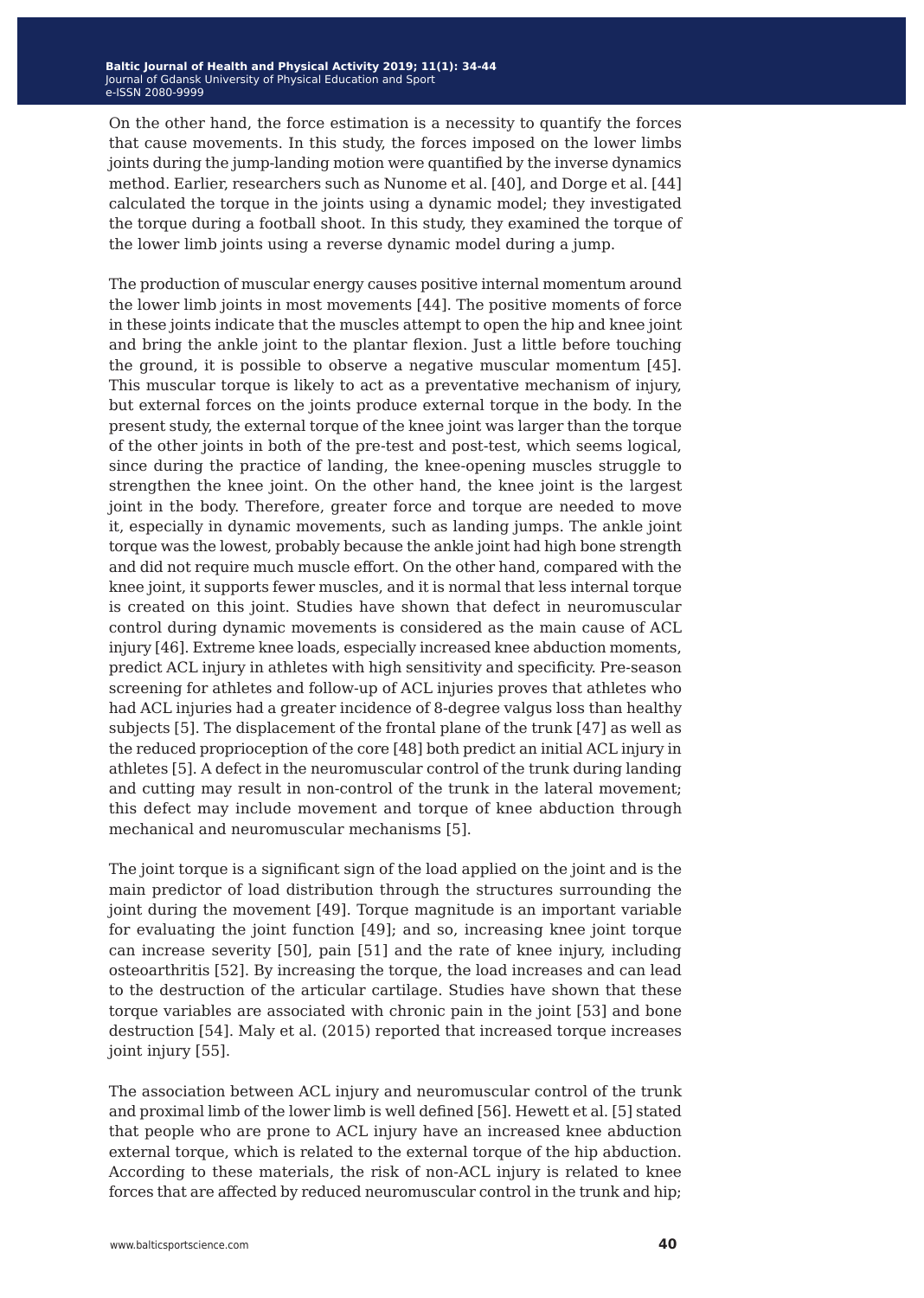therefore, if muscle torso control increases, the external torque in the knee will decrease. Chappell et al. [14] stated that neuro-muscular and biomechanical control patterns are moderately responsive to exercises. Previous training programs that led to favorable changes in biomechanical models included balance composition, lower extremity strength, and plyometric to show all aspects of neuromuscular control [57, 58]. These comprehensive programs often involve long training sessions and the use of equipment that was not readily available. Researchers examined specific muscle involvement during trunk and lower limb exercises, but little information was available on how core stability training affects the biomechanics of the trunk and lower extremities during dynamic descent tasks [59]. Pfile et al. [59] examined the effect of the core stability training on the flexion and internal rotation torque of the thigh and the abduction and flexion torque of the knee. The results of the study showed that the core stability training reduced the hip-flexion and hip internal-rotation moments, but these exercises did not alter the abduction and knee flexion torque. In the present study, the core stability training caused changes in the external torque of the lower limb joints (except for the ankle joint torque), which confirms the assumption of the research. In this study, the external torque of the knee fell due to the external torque of the extensors. It is believed that the domination of the quadriceps muscle is dangerous to ACL injury. The predominance of this muscle increases the internal torque of the knee extensor compare to internal torque of the knee flexor, which potentially results in prolonged imbalance in strength and coordination of muscle activity [60]. Thus, it is believed that the decrease in the external torque of the knee flexion changes to show a more balanced neuromuscular pattern [59]. Additionally, excessive reliance on quadriceps can mean that people attach excessive anterior pressure to ACL during dynamic activities, which increases the risk of non-contact injury. Ligament dominance occurs when the ligament (not the articular muscles around it) is used to reduce the energy generated by the ground reaction force [61]. Ligament dominance causes more knee movement inward, resulting in greater knee abduction torque and ground reaction force [62]. Decreased torque of knee abduction may indicate that core stability training interventions have been effective in reducing individual reliance on static stability to reduce the force during landing operations. The results of this study probably indicate that increased neuromuscular coordination of the trunk and hip muscles during the exercise protocol may reduce the athlete's reliance on the quadriceps muscle function. It is reported that participants with greater external rotational strength had less knee flexor torque during single-legged landing, and this attributed to less need for quadriceps activity during landing [62]. Specific exercises in the core may increase neuromuscular control and squinting power of the quadriceps muscle, but in the present study no information was given on the strength or activity of the quadriceps muscle to confirm whether a change in the muscle strength was created after the exercises or not. Muscle activation can contribute to the control of knee joint stability. In addition to proximal muscles, neuromuscular features and various knee joint activation strategies may result in different loads on ACL [63]. Increasing the activation of quadriceps and reducing the activation of hamstrings may alter the absorption of muscular energy during landing, and increase the ground reaction forces and moments associated with increased risk of the ACL injury [64].

In addition to the above findings, with significance of the main effects of the groups, the results showed that the lower limb joint torque was significantly lower in the training group than in the control group after 8 weeks of training.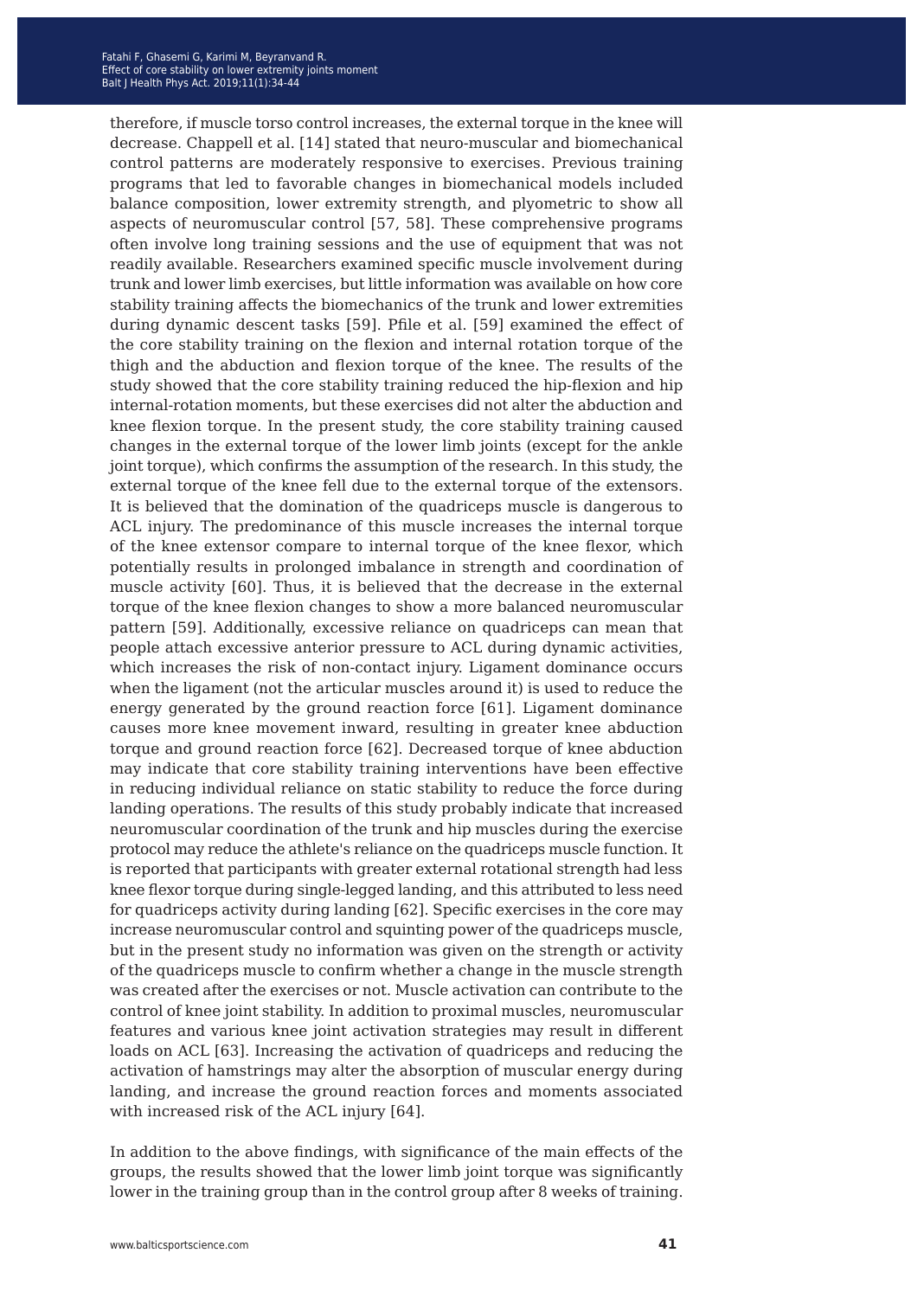Exercise can improve the core stability, activation of the muscle patterns, increasing the trunk flexion and possibly the eccentric strengthen of the quadriceps muscle. Therefore, it would be expected that after 8 weeks of training, the torque of lower limb joints in the training group would be significantly more than the control group which did not do specific training.

## **conclusions**

Summing up, it can be concluded that functional core stability training reduces the torque of the lower limb joints during single-legged landings. This demonstrates the effect of these exercises on improving knee muscle activation in athletes.

### **references**

- [1] Russell KA, Palmieri RM, Zinder SM, Ingersoll CD. Sex differences in valgus knee angle during a single-leg drop jump. J Athl Train. 2006;41(2):166-71.
- [2] Trimble MH, Bishop MD, Buckley BD, Fields LC, Rozea GD. The relationship between clinical measurements of lower extremity posture and tibial translation. Clin Biomech. 2002;17(4):286-90. [http://doi.org/10.1016/S0268-0033\(02\)00010-4](http://doi.org/10.1016/S0268-0033(02)00010-4)
- [3] LaBella CR, Hennrikus W, Hewett TE, et al. Anterior cruciate ligament injuries: diagnosis, treatment, and prevention. J Pediatr. 2014;133(5):1437-50. <http://doi.org/10.1542/peds.2014-0623>
- [4] Hewett TE. Neuromuscular and hormonal factors associated with knee injuries in female athletes. Sports Med. 2000;29(5):313-27.<http://doi.org/10.2165/00007256-200029050-00003>
- [5] Hewett TE, Myer GD, Ford KR, et al. Biomechanical measures of neuromuscular control and valgus loading of the knee predict anterior cruciate ligament injury risk in female athletes. Am J Sports Med. 2005;33(4):492-501.<http://doi.org/10.1177/0363546504269591>
- [6] Malinzak RA, Colby SM, Kirkendall DT, Yu B, Garrett WE. A comparison of knee joint motion patterns between men and women in selected athletic tasks. Clin Biomech. 2001;16(5):438-45[.](http://doi.org/10.1016/S0268-0033(01)00019-5) [http://doi.](http://doi.org/10.1016/S0268-0033(01)00019-5) [org/10.1016/S0268-0033\(01\)00019-5](http://doi.org/10.1016/S0268-0033(01)00019-5)
- [7] Boden BP, Torg JS, Knowles SB, Hewett TE. Video analysis of anterior cruciate ligament injury abnormalities in hip and ankle kinematics. Am J Sports Med. 2009;37(2):252-9. [http://doi.](http://doi.org/10.5435/00124635-200005000-00001) [org/10.5435/00124635-200005000-00001](http://doi.org/10.5435/00124635-200005000-00001)
- [8] Hewett TE, Ford KR, Hoogenboom BJ, Myer GD. Undrestanding and preventing ACL injuries: Current biomechanical and epidemiologic considerations - update 2010. J Orthop Sports Phys Ther. 2010;5(4): 234-51.
- [9] Griffin LY, Agel J, Albohm MJ, et al. Noncontact anterior cruciate ligament injuries: Risk factors and prevention strategies. J Am Acad Orthop Surg. 2000;8(3):141-50. [http://doi.org/10.5435/00124635-](http://doi.org/10.5435/00124635-200005000-00001) [200005000-00001](http://doi.org/10.5435/00124635-200005000-00001)
- [10] Beynnon B, Slauterbeck J, Padua D, Hewett T, editors. Update on ACL risk factors and prevention strategies in the female athlete. J Athl Train. 2001:8-15.
- [11] Myer GD, Ford KR, Paterno MV, Nick TG, Hewett TE. The effects of generalized joint laxity on risk of anterior cruciate ligament injury in young female athletes. Am J Sports Med. 2008;36(6):1073-80. <http://doi.org/10.1177/0363546507313572>
- [12] Uhorchak JM, Scoville CR, Williams GN, Arciero RA, St Pierre P, Taylor DC. Risk factors associated with noncontact injury of the anterior cruciate ligament. Am J Sports Med. 2003;31(6):831-42. [http://doi.or](http://doi.org/10.1177/03635465030310061801) [g/10.1177/03635465030310061801](http://doi.org/10.1177/03635465030310061801)
- [13] Sanford BA, Williams JL, Zucker-Levin A, Mihalko WM. Asymmetric ground reaction forces and knee kinematics during squat after anterior cruciate ligament (ACL) reconstruction. Knee. 2016; 23(5):820-5. <http://doi.org/10.1016/j.knee.2015.11.001>
- [14] Chappell JD, Limpisvasti O. Effect of a neuromuscular training program on the kinetics and kinematics of jumping tasks. Am J Sports Med. 2008;36(6):1081-86. <http://doi.org/10.1177/0363546508314425>
- [15] Kato S, Urabe Y, Kawamura K. Alignment control exercise changes lower extremity movement during stop movements in female basketball players. Knee. 2008;15(4):299-304.<http://doi.org/10.1016/j.knee.2008.04.003>
- [16] Shimokochi Y, Shultz SJ. Mechanisms of noncontact anterior cruciate ligament injury. J Athl Train. 2008;43(4):396-408. <http://doi.org/10.4085/1062-6050-43.4.396>
- [17] Herman DC, Oñate JA, Weinhold PS, et al. The effects of feedback with and without strength training on lower extremity biomechanics. Am J Sports Med. 2009;37(7):1301-08. <http://doi.org/10.1177/0363546509332253>
- [18] Ferretti A, Papandrea P, Conteduca F, Mariani PP. Knee ligament injuries in volleyball players. Am J Sports Med. 1992;20(2):203-7. <http://doi.org/10.1177/036354659202000219>
- [19] Gray J, Taunton J, McKenzie D, Clement D, McConkey J, Davidson R. A survey of injuries to the anterior cruciate ligament of the knee in female basketball players. Int J Sports Med. 1985;6(6):314-6. <http://doi.org/10.1055/s-2008-1025861>
- [20] Hewett TE, Shultz SJ, Griffin LY. Understanding and preventing noncontact ACL injuries: Human Kinetics Publishers; 2007, 22-43
- [21] Hewett TE, Torg JS, Boden BP. Video analysis of trunk and knee motion during non-contact anterior cruciate ligament injury in female athletes: lateral trunk and knee abduction motion are combined components of the injury mechanism. Br J Sports Med. 2009;43(6):417-22. <http://doi.org/10.1136/bjsm.2009.059162>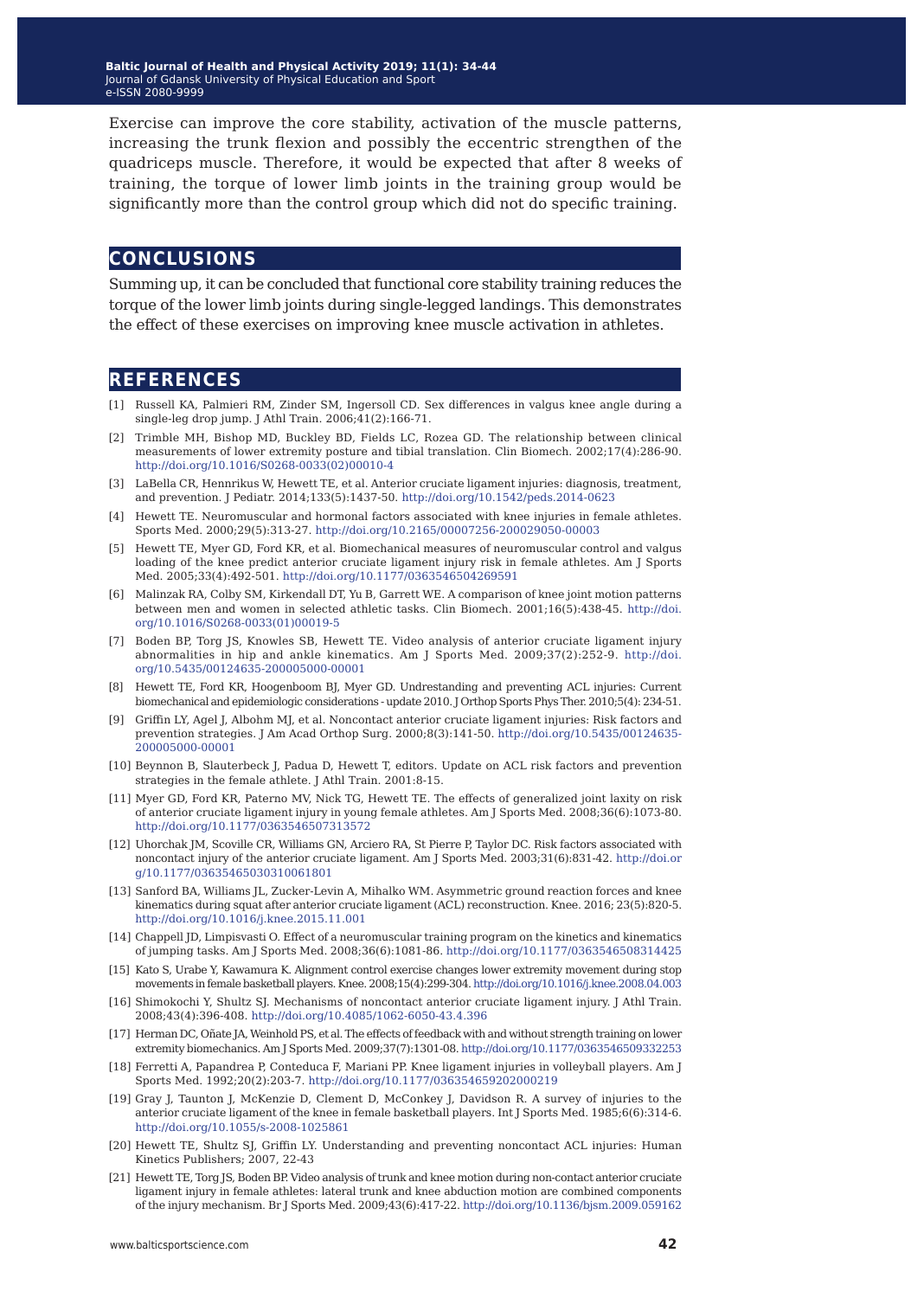- [22] Araujo S, Cohen D, Hayes L. Six weeks of core stability training improves landing kinetics among female capoeira athletes: A pilot study. J Hum Kinet. 2015;45(1):27-37. <http://doi.org/10.1515/hukin-2015-0004>
- [23] Hibbs AE, Thompson KG, French D, Wrigley A, Spears I. Optimizing performance by improving core stability and core strength. Sports Med. 2008;38(12):995-1008. [http://doi.org/10.2165/00007256-200838120-](http://doi.org/10.2165/00007256-200838120-00004) [00004](http://doi.org/10.2165/00007256-200838120-00004)
- [24] Okada T, Huxel KC, Nesser TW. Relationship between core stability, functional movement, and performance. J Strength Cond Res. 2011;25(1):252-61.<http://doi.org/10.1519/JSC.0b013e3181b22b3e>
- [25] Oliver GD, Stone AJ, Wyman JW, Blazquez IN. Muscle activation of the torso during the modified razor curl hamstring exercise. Int J Sports Phys Ther. 2012;7(1):49-58.
- [26] Ekstrom RA, Donatelli RA, Carp KC. Electromyographic analysis of core trunk, hip, and thigh muscles during 9 rehabilitation exercises. J Orthop Sports Phys Ther. 2007;37(12):754-62. [http://](http://doi.org/10.2519/jospt.2007.2471) [doi.org/10.2519/jospt.2007.2471](http://doi.org/10.2519/jospt.2007.2471)
- [27] Fredericson M, Moore T. Muscular balance, core stability, and injury prevention for middle- and long-distance runners. Phys Med Rehabil Clin N Am. 2005;16(3):669-89. [http://doi.org/10.2519/](http://doi.org/10.2519/jospt.2007.2471) [jospt.2007.2471](http://doi.org/10.2519/jospt.2007.2471)
- [28] Imai A, Kaneoka K, Okubo Y, et al. Trunk muscle activity during lumbar stabilization exercises on both a stable and unstable surface. J Orthop Sports Phys Ther. 2010;40(6):369-75. [http://doi.org/10.2519/](http://doi.org/10.2519/jospt.2010.3211) [jospt.2010.3211](http://doi.org/10.2519/jospt.2010.3211)
- [29] Sato K, Mokha M. Does core strength training influence running kinetics, lower-extremity stability, and 5000-m performance in runners? J Strength Cond Res. 2009;23(1):133-40. [http://doi.org/10.1519/](http://doi.org/10.1519/JSC.0b013e31818eb0c5) [JSC.0b013e31818eb0c5](http://doi.org/10.1519/JSC.0b013e31818eb0c5)
- [30] Hargrave MD, Carcia CR, Gansneder BM, Shultz SJ. Subtalar pronation does not influence impact forces or rate of loading during a single-leg landing. J Athl Train. 2003;38(1):18-23.
- [31] Dufek JS, Bates BT. The evaluation and prediction of impact forces during landings. Med Sci Sports Exerc. 1990;22(3):370-7.<http://doi.org/10.1249/00005768-199006000-00014>
- [32] Mikesky AE, Meyer A, Thompson KL. Relationship between quadriceps strength and rate of loading during gait in women. J Orthop Res. 2000;18(2):171-5. <http://doi.org/10.1002/jor.1100180202>
- [33] Nguyen A-D, Boling MC, Levine B, Shultz SJ. Relationships between lower extremity alignment and the quadriceps angle. Clin J Sport Med. 2009;19(3):201.<http://doi.org/10.1097/JSM.0b013e3181a38fb1>
- [34] Hart JM, Garrison JC, Kerrigan DC, Palmieri-Smith R, Ingersoll CD. Gender differences in gluteus medius muscle activity exist in soccer players performing a forward jump. Res Sports Med. 2007; 15(2):147-55.<http://doi.org/10.1080/15438620701405289>
- [35] Gribble PA, Mitterholzer J, Myers AN. Normalizing considerations for time to stabilization assessment. J Sci Med Sport. 2012;15(2):159-63. <http://doi.org/10.1016/j.jsams.2011.07.012>
- [36] Yu B. Effect of external marker sets on between-day reproducibility of knee kinematics and kinetics in stair climbing and level walking. Res Sports Med. 2003;11(4):209-18.<http://doi.org/10.1080/714041037>
- [37] Afonso MP. Modelling the gait of healthy and post-stroke individuals: Universidade do Porto; 2015.
- [38] Ali N, Robertson DGE, Rouhi G. Sagittal plane body kinematics and kinetics during single-leg landing from increasing vertical heights and horizontal distances: Implications for risk of non-contact ACL injury. Knee. 2014;21(1):38-46. <http://doi.org/10.1016/j.knee.2012.12.003>
- [39] Willardson JM. Developing the core: Human Kinetics; 2014.
- [40] Nunome H, Ikegami Y, Kozakai R, Apriantono T, Sano S. Segmental dynamics of soccer instep kicking with the preferred and non-preferred leg. J Sports Sci. 2006;24(5):29-41. [https://doi.](https://doi.org/10.1080/02640410500298024) [org/10.1080/02640410500298024](https://doi.org/10.1080/02640410500298024)
- [41] Delp SL, Anderson FC, Arnold AS, et al. OpenSim: open-source software to create and analyze dynamic simulations of movement. IEEE Trans Biomed Eng. 2007;54(11):1940-50. [http://doi.org/10.1109/](http://doi.org/10.1109/TBME.2007.901024) [TBME.2007.901024](http://doi.org/10.1109/TBME.2007.901024)
- [42] Ruby P, Hull M, Kirby KA, Jenkins DW. The effect of lower-limb anatomy on knee loads during seated cycling. J Biomech. 1992;25(10):1195-207. [http://doi.org/10.1016/0021-9290\(92\)90075-C](http://doi.org/10.1016/0021-9290(92)90075-C)
- [43] Paige Kendell SF. Development of an opensim model of human gait to quantify knee joint contact forces during walking in patients with knee osteoarthritis. University of Pittsburgh. 2014;12:401-33.
- [44] Dörge HC, Andersen TB, SØrensen H, Simonsen EB. Biomechanical differences in soccer kicking with the preferred and the non-preferred leg. J Sports Sci. 2002;20(4):293-9. [http://doi.](http://doi.org/10.1080/026404102753576062) [org/10.1080/026404102753576062](http://doi.org/10.1080/026404102753576062)
- [45] Dörge HC, Andersen T, Sørensen H, et al. EMG activity of the iliopsoas muscle and leg kinetics during the soccer place kick. Scand J Med Sci Sports. 1999;9(4):195-200. [http://doi.org/10.1111/j.1600-0838.1999.](http://doi.org/10.1111/j.1600-0838.1999.tb00233.x) [tb00233.x](http://doi.org/10.1111/j.1600-0838.1999.tb00233.x)
- [46] Paterno MV, Schmitt LC, Ford KR, et al. Biomechanical measures during landing and postural stability predict second anterior cruciate ligament injury after anterior cruciate ligament reconstruction and return to sport. Am J Sports Med. 2010;38(10):1968-78. <http://doi.org/10.1177/0363546510376053>
- [47] Zazulak BT, Hewett TE, Reeves NP, Goldberg B, Cholewicki J. Deficits in neuromuscular control of the trunk predict knee injury risk a prospective biomechanical-epidemiologic study. Am J Sports Med. 2007;35(7):1123-30.<http://doi.org/10.1177/0363546507301585>
- [48] Zazulak BT, Hewett TE, Reeves NP, Goldberg B, Cholewicki J. The effects of core proprioception on knee injury. Am J Sports Med. 2007;35(3):368-73. <https://doi.org/10.1177/0363546506297909>
- [49] Schipplein O, Andriacchi T. Interaction between active and passive knee stabilizers during level walking. J Orthop Res. 1991;9(1):113-9. <http://doi.org/10.1016/j.joca.2010.08.013>
- [50] Creaby M, Wang Y, Bennell K, et al. Dynamic knee loading is related to cartilage defects and tibial plateau bone area in medial knee o[s](http://doi.org/10.1016/j.joca.2010.08.013)teoarthritis. Osteoarthritis Cartilage. 2010;18(11):1380-5. [http://](http://doi.org/10.1016/j.joca.2010.08.013) [doi.org/10.1016/j.joca.2010.08.013](http://doi.org/10.1016/j.joca.2010.08.013)